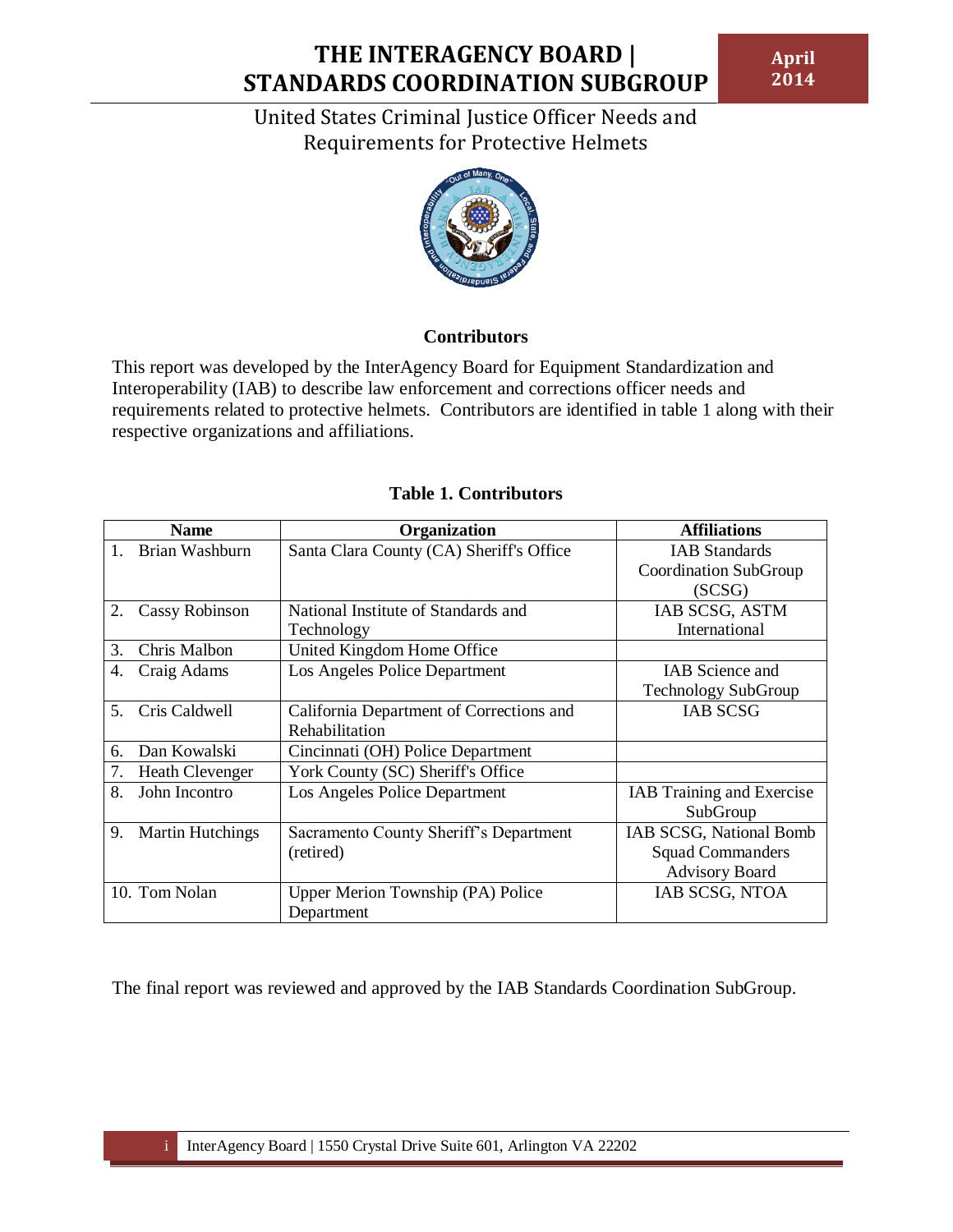United States Criminal Justice Officer Needs and Requirements for Protective Helmets

### **Table of Contents**

| 1. |      |  |  |  |  |
|----|------|--|--|--|--|
| 2. |      |  |  |  |  |
| 3. |      |  |  |  |  |
|    | 3.1. |  |  |  |  |
|    | 3.2. |  |  |  |  |
| 4. |      |  |  |  |  |
|    | 4.1. |  |  |  |  |
|    | 4.2. |  |  |  |  |
| 5. |      |  |  |  |  |
|    | 5.1. |  |  |  |  |
|    | 5.2. |  |  |  |  |
|    | 5.3. |  |  |  |  |
|    | 5.4. |  |  |  |  |
|    | 5.5. |  |  |  |  |
|    | 5.6. |  |  |  |  |
| 6. |      |  |  |  |  |
|    | 6.1. |  |  |  |  |
|    | 6.2. |  |  |  |  |
|    | 6.3. |  |  |  |  |
|    | 6.4. |  |  |  |  |
|    | 6.5. |  |  |  |  |
|    | 6.6. |  |  |  |  |
|    | 6.7. |  |  |  |  |
| 7. |      |  |  |  |  |
|    | 7.1. |  |  |  |  |
|    | 7.2. |  |  |  |  |
|    | 7.3. |  |  |  |  |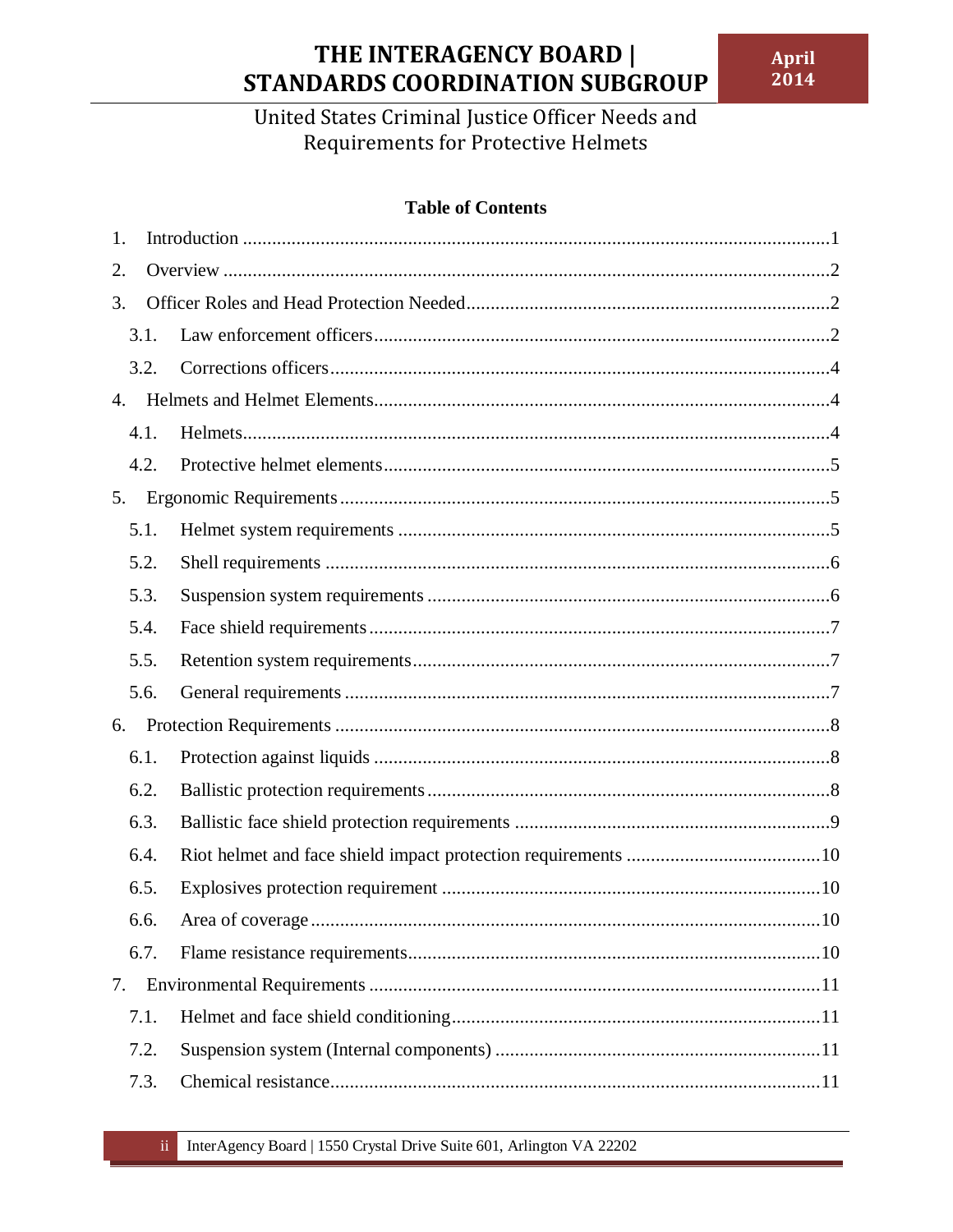## United States Criminal Justice Officer Needs and Requirements for Protective Helmets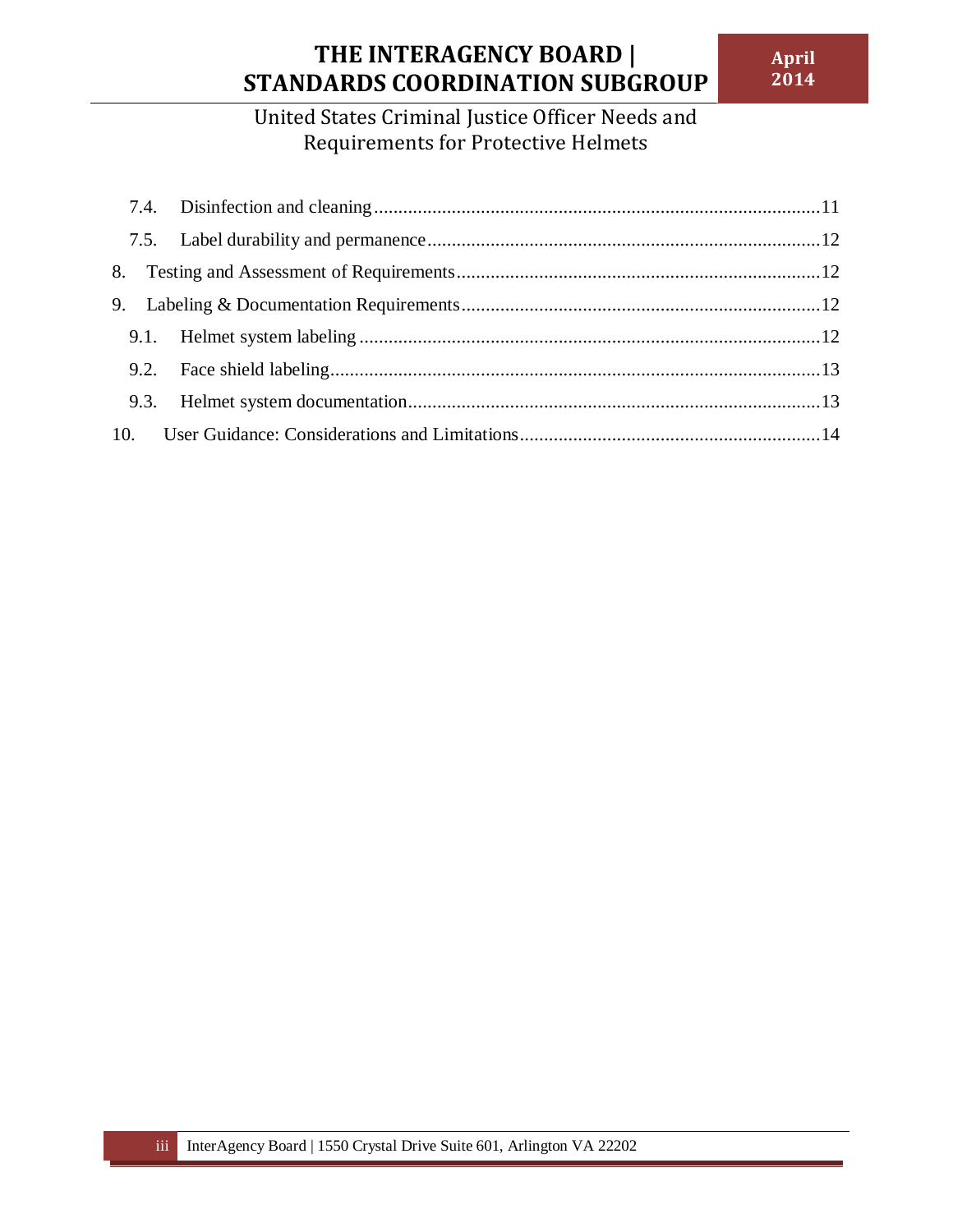United States Criminal Justice Officer Needs and Requirements for Protective Helmets

### <span id="page-3-0"></span>**1. Introduction**

The InterAgency Board for Equipment Standardization and Interoperability (IAB) is a collaborative panel of emergency preparedness and response practitioners, federal employees, and subject matter experts representing a wide array of technical expertise. The IAB facilitates the exchange of knowledge and ideas to improve national preparedness and promote interoperability and compatibility among local, state, and federal response communities. One of the missions of the IAB is to advocate for and assist with the development and implementation of performance criteria, standards, test protocols, and technical, operating, and training requirements for all-hazards incident response equipment.

In 2013, the IAB identified a need for a new standard to define performance requirements and test methods for protective helmets worn by United States (U.S.) law enforcement and corrections officers, including protection against bullet threats and blunt trauma. Several performance standards and test methods exist for helmets, but most are outdated and do not address current technologies or threats faced by officers. A partial list of existing standards and test methods is provided below:

- H.P. White Laboratory, Inc., HPW-TP-0401.01B, *Bullet Resistant Helmet* 1995.
- H.P. White Laboratory, Inc., HPW-TP-0402.01, *Ballistic/Riot Helmet Face Shields* 2000.
- Canadian Standards Association**,** CAN/CSA-Z617-06 (R2011), *Personal Protective Equipment for Blunt Trauma*, 2011.
- National Institute of Justice (NIJ), Standard-0106.01, *NIJ Standard for Ballistic Helmets*, December 1981.
- NIJ, Standard-0104.02, *NIJ Standard for Riot Helmets and Face Shields*, October 1984.
- United Kingdom Home Office Police Scientific Development Branch (PSDB) Publication No. 21/04, *PSDB Protective Headwear Standard for UK Police (2004) – Public Order Helmet*, 2004.
- U.S. Department of Defense, U.S. Military Test Operations Procedure 10-2-217 (Draft) *Ballistic Testing of Helmets.*

None of the above listed documents fully meets the needs of U.S. law enforcement and corrections officers, and the National Institute of Justice (NIJ) requested that the IAB determine and report the current needs and requirements of criminal justice practitioners for protective helmets. In late 2013, the IAB convened a group of officers<sup>1</sup> and subject matter

 $\overline{a}$ 1 It should be noted that this report reflects the experience and perspectives of the participants and their agencies only and is not based on a nationwide survey of officers.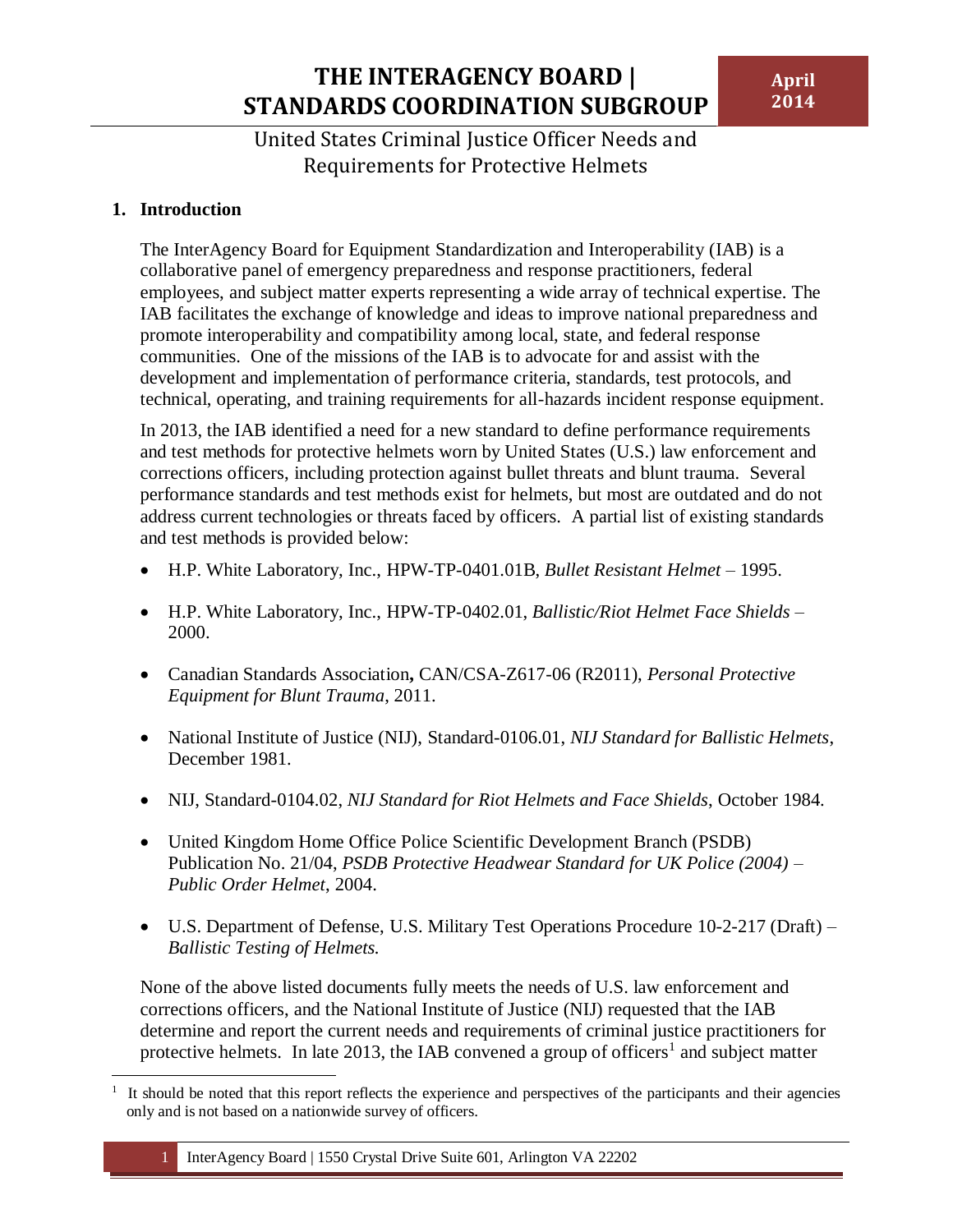### United States Criminal Justice Officer Needs and Requirements for Protective Helmets

experts to perform this work, and this report will be used as a starting point for development of one or more new standards.

### <span id="page-4-0"></span>**2. Overview**

The discussion topics were divided into three categories:

- a) Identification of officer roles and the head protection required when functioning in this role.
- b) Identification of types of helmets used and the elements of a helmet.
- c) Identification of requirements.
	- Ergonomic requirements impacting an officer's ability to perform required tasks.
	- Protection requirements ensuring a level of protection against threats of concern.
	- Environmental requirements addressing factors encountered in the operating environment that may impact the protection offered by personal protective equipment (PPE).
	- Interoperability requirements addressing the interface or interaction between the PPE and other required equipment, such as duty belts, radios, weapons, etc.
	- Labeling and documentation requirements related to the information that must be included on the PPE label or in the documentation provided with the PPE.

#### <span id="page-4-1"></span>**3. Officer Roles and Head Protection Needed**

<span id="page-4-2"></span>**3.1.** Law enforcement officers

Five types of law enforcement officer roles requiring head protection are described below:

• Tactical officer – An officer in this role is responsible for responding to and operating in high-risk situations, such as tactical entry, crisis negotiation, issuing search warrants, pursuing fugitives, executive protection, and task forces. Although an officer in this role may face many threats, including blunt impact, fragmentation, and puncture, the primary concern for this role is ballistic threats.

Patrol officer – An officer in this role is responsible for maintaining order, responding to emergency situations, protecting people and property, and enforcing motor vehicle and criminal laws. This officer is the first on scene responding to domestic violence,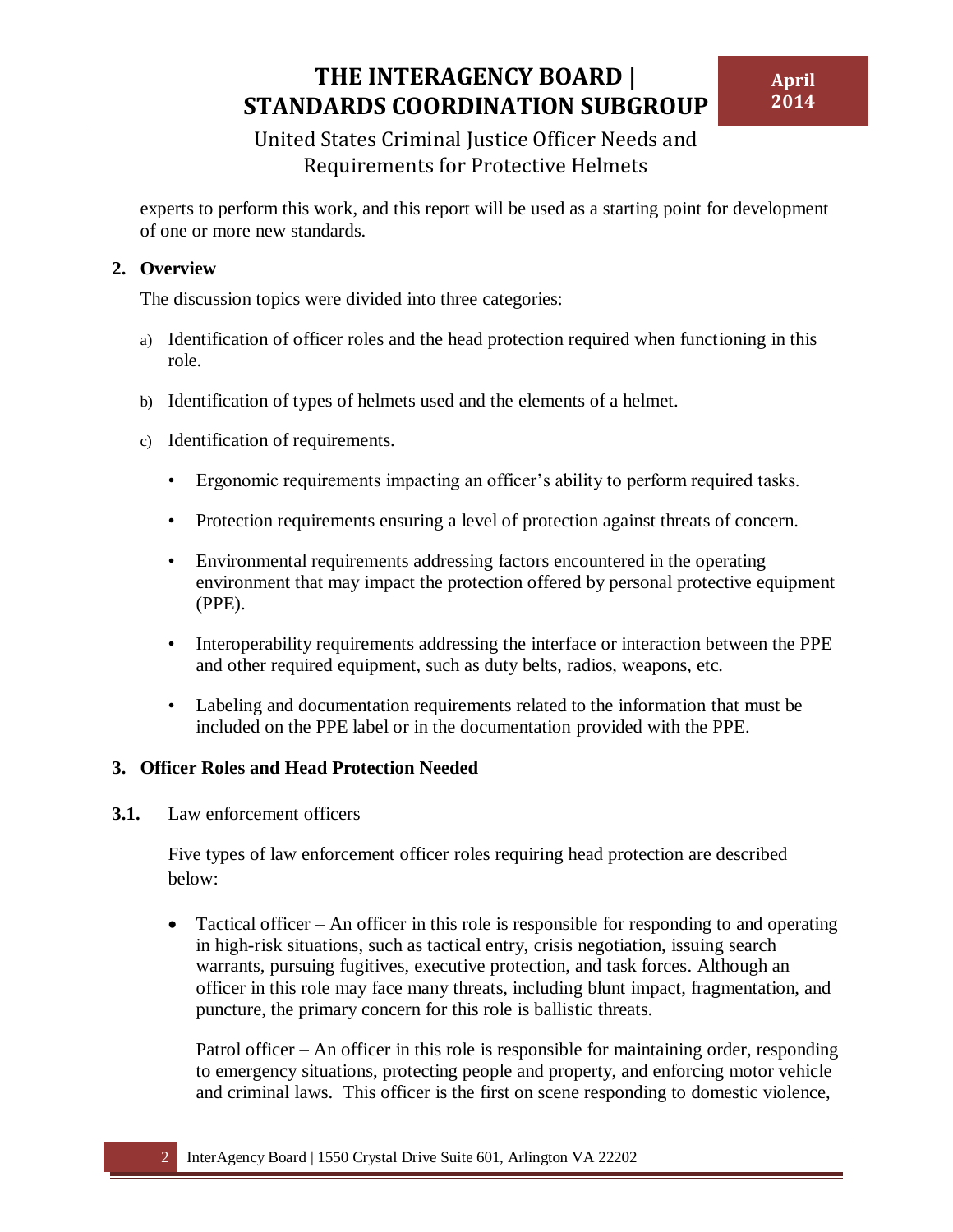burglaries, robberies, assaults, and other emergencies. Additionally, due to the urgency of active shooter events, there has been a change in operational procedures for many agencies, and patrol officers are now required to respond to an active shooter event prior to the tactical team arriving on scene. Many patrol officers are being issued rifles as well as handguns, and many agencies are issuing ballistic helmets with removable impact-resistant face shields<sup>2</sup> to all officers. For these reasons, the patrol officer may face similar threats as the tactical officer.

Officers patrolling on bicycles, Segways, or other similar personal vehicles perform the patrol officer function; however, the primary concerns for them are falls and collisions<sup>3</sup>.

- $\bullet$  Motor patrol (motorcycle) officer An officer in this role is responsible for traffic stops, collision investigation, traffic control at events, and serving as backup for patrol officers. The primary head protection concern for a motor patrol officer is crash or collision protection as addressed in current motorcycle helmet standards<sup>4</sup>. In addition to providing crash protection, the full-face modular motorcycle helmet provides some protection for motor personnel to immediately deploy on a skirmish line with the face shield in a down position. Many patrol officers are issued both a motorcycle helmet and a ballistic helmet because they are issued rifles and are expected to respond to active shooter events. It would be beneficial to have a single helmet providing both ballistic and crash protection if the cost is not prohibitive.
- Riot control (major incident response) officer An officer in this role is responsible for controlling, dispersing, and/or arresting individuals during a riot or demonstration. An officer performing riot control requires head protection primarily against blunt impact, and the two types of impact threat most likely to be encountered are identified as:
	- Hand-thrown improvised projectiles (e.g., bottles, bricks, and liquids that are flammable, biological, or corrosive).
	- Hand-delivered weapons (e.g., bats, sticks, wooden rods, or metal bars).

<sup>&</sup>lt;sup>2</sup> The ballistic helmets have removable face shields to allow the officer to sight a weapon without the obstruction of a face shield. Also, a ballistic-resistant face shield may be desirable from a protection standpoint; however, the increased weight could negatively affect the officer's performance.

<sup>&</sup>lt;sup>3</sup> A listing of appropriate published helmet standards may be found at www.helmets.org.

<sup>4</sup> Snell Memorial Foundation, *M2015 Standard for Protective Headgear For Use With Motorcycles and Other Motorized Vehicles.* [www.smf.org.](http://www.smf.org/)

Federal Motor Vehicle Safety Standards, 49 CFR §571.218, *Standard No. 218; Motorcycle helmets. http://www.gpo.gov/fdsys/granule/CFR-2011-title49-vol6/CFR-2011-title49-vol6-sec571-218/content-detail.html.*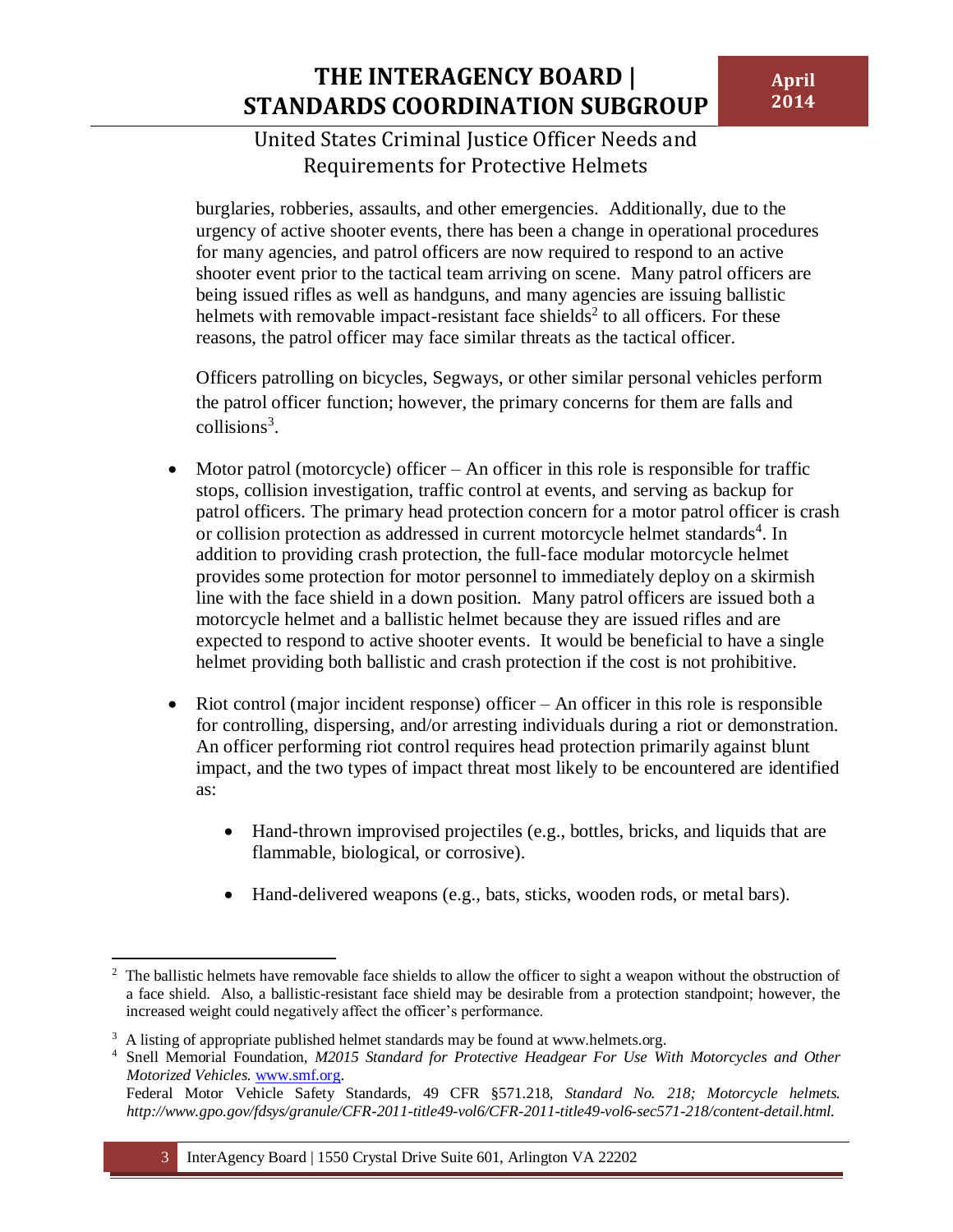It is typically necessary for the helmet to have a face shield that also provides protection against blunt impact.

It would be beneficial for a blunt impact-resistant helmet to also have ballistic protection since firearms are likely to be encountered in a riot control situation; however, the cost and effect on officer performance would be a factor for consideration.

- Mounted patrol officer An officer in this role is responsible for mounted patrol and crowd control. The mounted patrol officer primarily requires head protection against a fall from the horse. When mounted patrol officers are deployed for crowd control purposes, they are typically provided the same protection as the riot control officer.
- Harbor/marine operations officer An officer in this role is responsible for patrol in a water craft, ensuring water safety, enforcing water traffic laws and preventing crime, and performing search and rescue. The primary protection concern is blunt impact due to a fall from the water craft.

It would be beneficial for a blunt impact-resistant helmet to also have ballistic protection since firearms are likely to be encountered in marine operations; however, the cost and effect on officer performance would be a factor for consideration.

#### <span id="page-6-0"></span>**3.2.** Corrections officers

Corrections officers perform similar roles as law enforcement officers and require similar head protection, with the exception that the roles of motor and mounted patrol do not exist in the corrections environment.

### <span id="page-6-1"></span>**4. Helmets and Helmet Elements**

#### <span id="page-6-2"></span>**4.1.** Helmets

Four types of helmets currently in use by criminal justice officers are identified below:

- (1) Fragmentation helmets obtained from Department of Defense surplus and intended to provide protection against fragments or shrapnel from explosive devices.
- (2) Ballistic helmets intended to provide protection against handgun threats (not rifle).
- (3) Riot helmets intended to provide protection against blunt impact and liquid splash.
- (4) Crash/collision helmets intended to provide protection against head impacts due to crashing a motorcycle or falling from horse.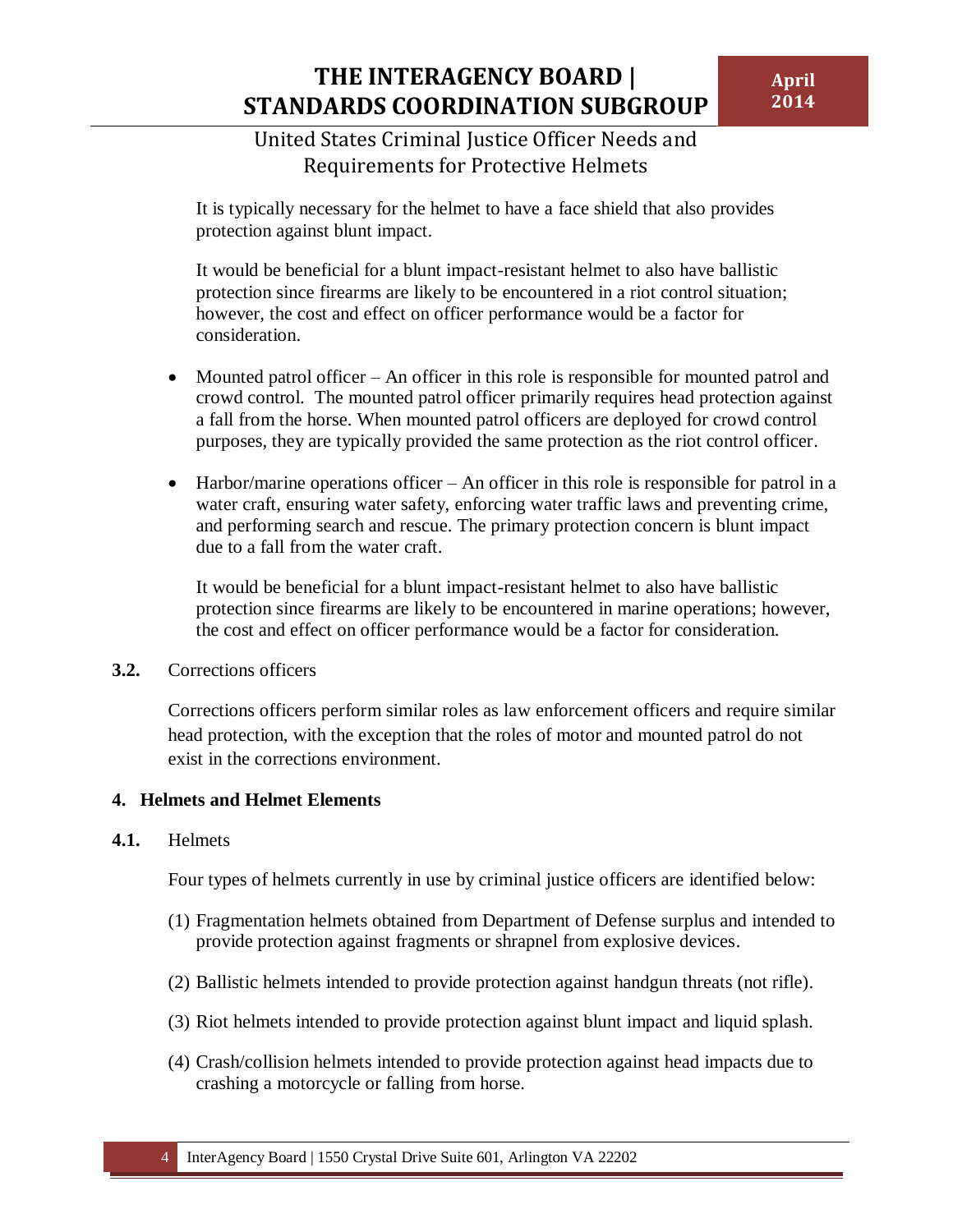United States Criminal Justice Officer Needs and Requirements for Protective Helmets

<span id="page-7-0"></span>**4.2.** Protective helmet elements

Prior to defining requirements for helmets, the practitioners determined that elements or components of a helmet should be identified in order that requirements for each element could be specified as needed. Four elements of a helmet are listed below:

(1) Shell

- (2) Suspension system
- (3) Face shield
- (4) Retention system

#### <span id="page-7-1"></span>**5. Ergonomic Requirements**

The following ergonomic requirements were identified for the purpose of ensuring that the officer wearing the helmet is able to function effectively and safely. The requirements in this section apply to any helmet worn by criminal justice officers, except crash/collision helmets.

<span id="page-7-2"></span>**5.1.** Helmet system requirements

 $\overline{\phantom{a}}$ 

- The helmet system must allow adequate sensory awareness for the operator, including unobstructed field of view and unhindered hearing capability. *Note: It is not required that the face shield be fully transparent as long as field of view requirements are met.*
- The following sizing details for the helmet system must be considered:
	- o It may beneficial to define sizes of test samples within the standard to ensure that helmets of the sizes made available by a supplier<sup>5</sup> meet performance requirements. *Note: A similar helmet requirement is in NIJ Standard-0117.00.*
	- o A range of sizes from suppliers must be available, such as from small to extralarge. Currently, small helmets do not fit the smallest officers.
	- o Related to the above two items, it may be that the sizes are different for the different types of the helmet (i.e., different protections), and that the internal standoff distance may different for each. It may not be necessary to specify standoff distance because performance tests will address whether the standoff distance is enough.

<sup>&</sup>lt;sup>5</sup> The supplier is the organization responsible for manufacture or certification of the product.

<sup>5</sup> InterAgency Board | 1550 Crystal Drive Suite 601, Arlington VA 22202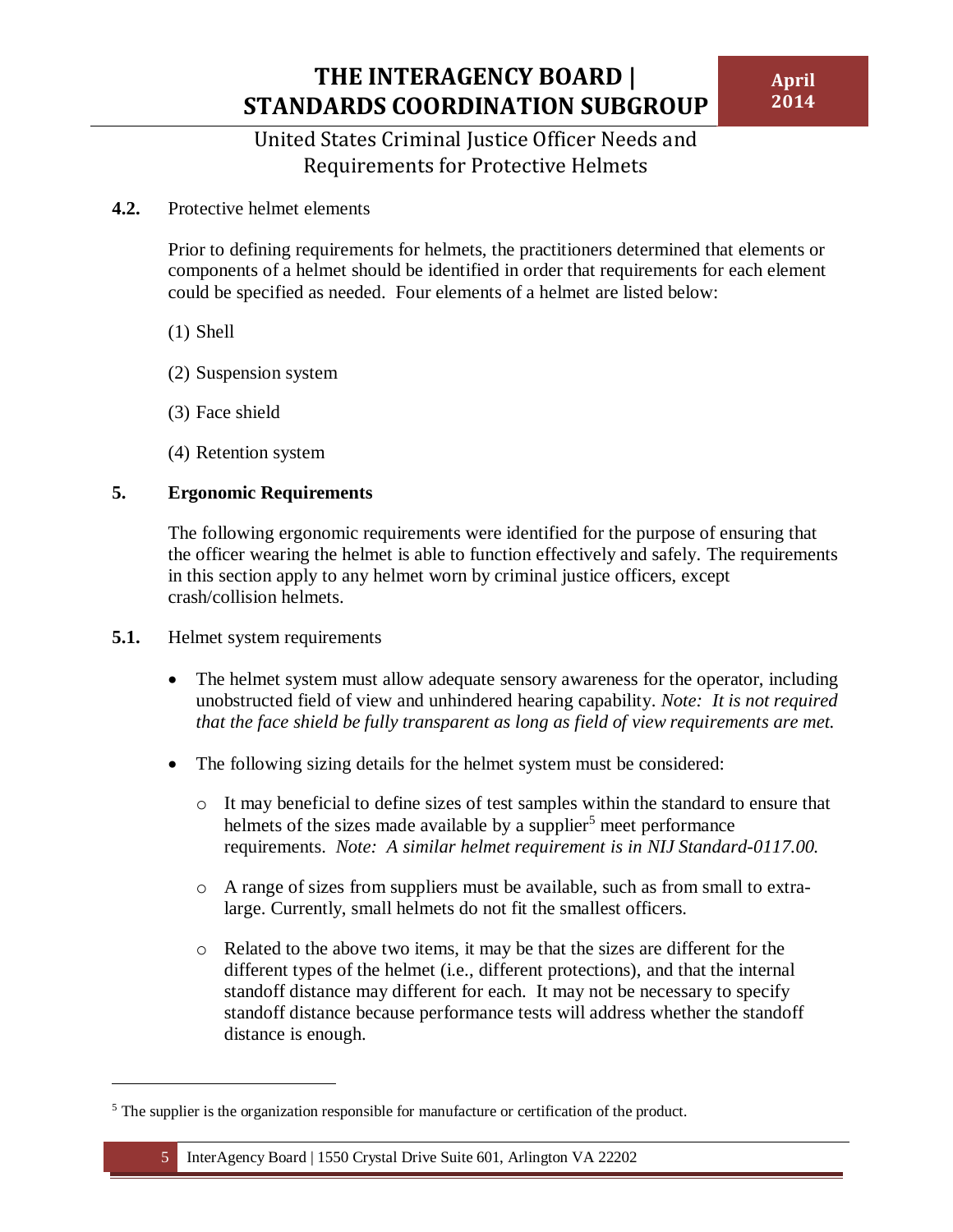- o The size of face shield must be appropriate to match the size of the helmet. The amount of the face covered is optional, but it is recommended that the face shield cover at least the eye area. The face shield (regardless of size) must be tested to meet other performance requirements.
- The following weight details for the helmet system must be considered:
	- $\circ$  A maximum weight limit is important to the practitioners, but a maximum weight limit has not been quantified.
	- o The center of gravity and weight distribution are also factors that must be accounted for.

*Note: There is currently work ongoing in the U.S. Army medical community to attempt to define the maximum head-borne weight limit.*

- The stability of the helmet system while worn must be addressed, and the helmet must be stable on the head during normal movements, such as running, repelling, and engaging offenders. The helmet must be demonstrated to be stable with any weighted attachments in place.
- <span id="page-8-0"></span>**5.2.** Shell requirements

The color and reflectivity of the shell is of concern to the officers using ballistic and riot helmets, and these helmets must be available in subdued, non-reflective colors. *Note: A similar requirement and test method are in NIJ Standard-0116.00*.

<span id="page-8-1"></span>**5.3.** Suspension system requirements

The suspension system must be adjustable to fit the wearer. It is recommended that a functional test be included to simulate typical officer movements, such as achieving a prone position, obtaining a sight picture, and being able to shoot. The suspension system must not negatively impact the officer's performance. *Note: Similar requirements and test methods are included in NIJ Standard-0116.00.*

- o The helmet must be tested with the suspension system in place.
- o The suspension system must be adjustable and customizable to fit each wearer and must be able to be quickly adjusted by the wearer to accommodate other PPE or items worn on the head. Adjustment could be accomplished via pads, straps, web, or other method, but the adjustment method must be tested.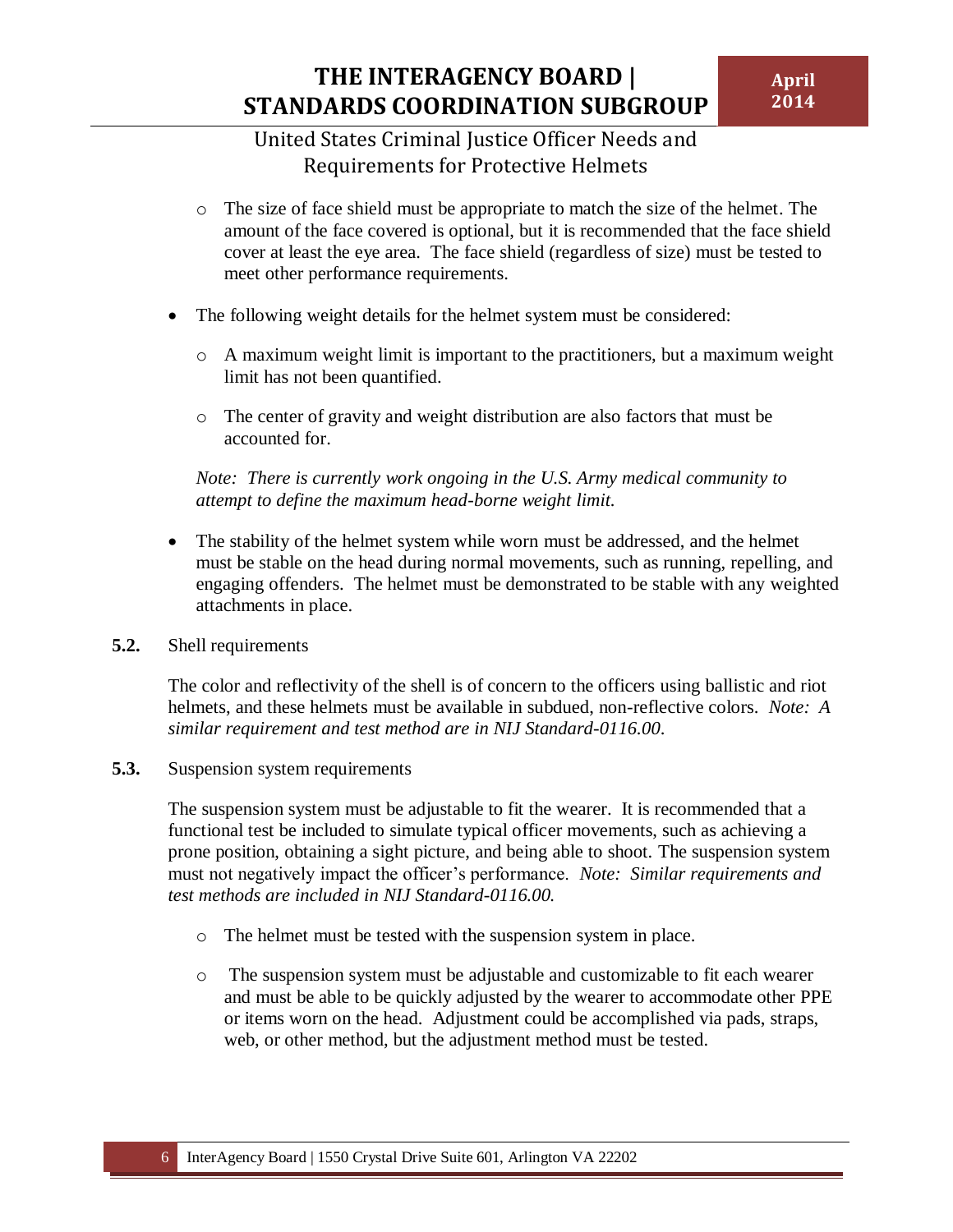### United States Criminal Justice Officer Needs and Requirements for Protective Helmets

<span id="page-9-0"></span>**5.4.** Face shield requirements

The face shield must meet the following requirements for an officer to have adequate visibility:

- The face shield must be resistant to distortion, haze, and abrasion; must transmit adequate light; and must have only limited prismatic deviation $6$ .
- The face shield must be resistant to fogging. It is recommended that military standards for face shields and goggles be reviewed for applicability.
- The face shield must be capable of being removed or flipped up by the wearer using a single hand to allow use of shoulder weapon.
- <span id="page-9-1"></span>**5.5.** Retention system requirements

The following retention system factors must be addressed:

- Must allow the helmet to be donned by the user requiring no assistance from another person.
- Must hold the helmet securely on the wearer's head to prevent movement of the helmet with respect to the wearer.
- Must not release when a minimum amount of force is applied (e.g., must not release when the wearer is running) but must release if a certain amount of force is applied (e.g., an offender pulls the helmet).
- Must be releasable from either side so that either hand can be used to release.
- Must not interfere with sighting or firing a shoulder weapon.
- Must be adjustable.
- Must not negatively impact the officer's performance.
- <span id="page-9-2"></span>**5.6.** General requirements
	- The helmet and components should comprise materials that do not cause known skin sensitization or other material hazards to the end user.

 $\overline{a}$ <sup>6</sup> NIJ Standard-0117.00, *Bomb Suit Standard for Public Safety,* contains requirements that may be applicable to face shields.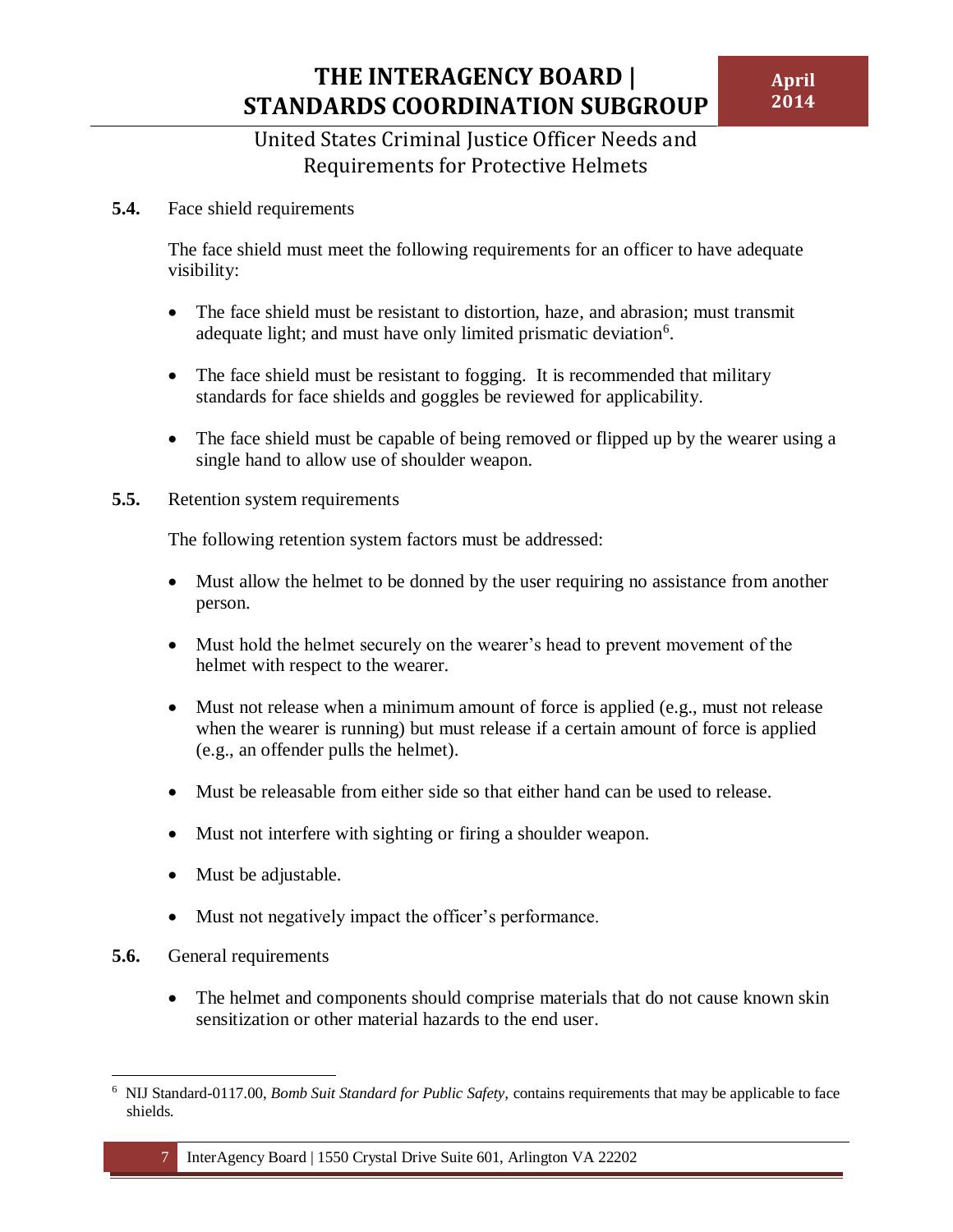Edging (on raw edges) may need to be covered, if applicable.

### <span id="page-10-0"></span>**6. Protection Requirements**

The requirements in this section apply to any helmet worn by criminal justice officers, except crash/collision helmets. Not every helmet must be able to protect against all hazards listed in this section. It is up to the agency or individual to determine the most appropriate protection for their needs.

#### <span id="page-10-1"></span>**6.1.** Protection against liquids

Riot helmets and face shields must provide splash protection for the user against the following liquids that may be thrown on the officer: chemicals, acid, chlorine, body fluids, biologicals, and petroleum products. The protective capability of the face shield must not degrade within 20 minutes (worst case) of exposure to give the officer time to get to a safe area.

#### <span id="page-10-2"></span>**6.2.** Ballistic protection requirements

The requirements in this section apply to any helmet for which the supplier claims ballistic protection. Ballistic protection levels must be consistent with the current NIJ Standard-0101. There must be levels of ballistic protection, such as those described below:

- The lowest level of perforation and blunt trauma protection needed is for handgun rounds. Practitioners believe that the minimum level of protection must be consistent with the highest level of handgun threat specified in the current NIJ Standard-0101.
- The next level of perforation and blunt trauma protection is for rifle rounds. Practitioners believe that the next level of protection must be consistent with that of lowest level of rifle threat specified in the current NIJ Standard-0101.

It was also noted that the following items must be considered:

- Near-edge shots are of concern (i.e., shots within one inch of the helmet edge).
- Multiple shots are of concern, and it is recommended that any test methods require a multi-shot group (possibly two or three) within a specified diameter pattern that can be randomly moved around during testing to be sure that test cannot be manipulated.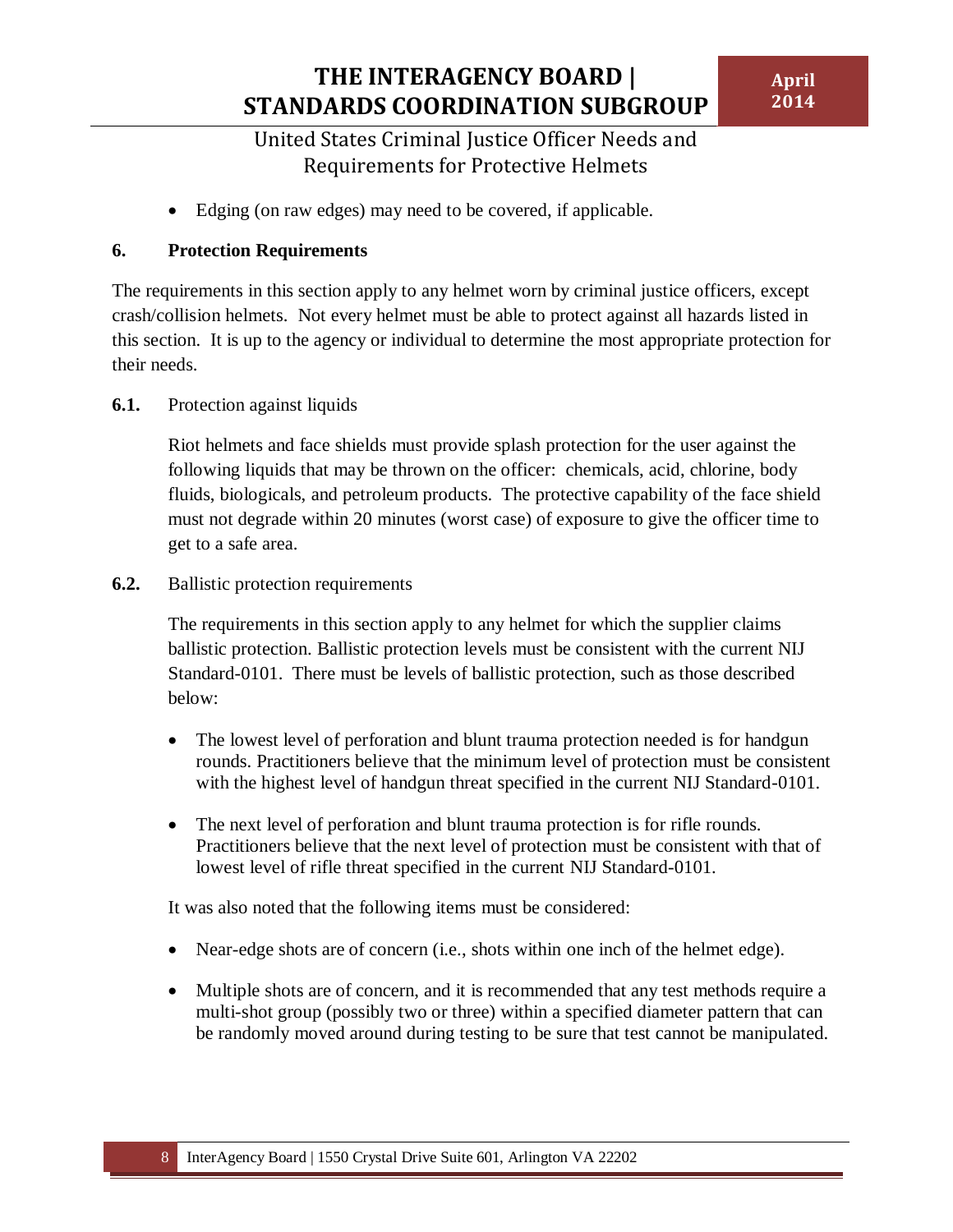- Discontinuities or points of apparent weakness must be tested. For this reason, it is important that a build sheet and diagram of construction be provided for the helmet model.
- Delamination of the shell lining upon impact must not occur because this can cause secondary injury.
- Headforms or test fixtures must be specified in test methods.
- In review of the *Department of Defense Advanced Combat Helmet Technical Assessment* <sup>7</sup> , consideration should also be given to incorporate a sensor for evaluating when a wearer has been subjected to a force strong enough to cause brain injury.
- Helmets must be tested against ballistic threats with the suspension system in place.

Any attachments and attachment points of ballistic helmets must be tested:

- External mounting of the face shield must not impact ballistic protection (e.g., ballistic bolts).
- Inner/outer mounted parts must not become secondary projectiles.
- Factory-installed mounting points or attachments for additional equipment must not impact ballistic performance.
- <span id="page-11-0"></span>**6.3.** Ballistic face shield protection requirements

It would be beneficial if the face shield provided ballistic threat protection; however, this should be an option since weight may be increased significantly. If ballistic protection is provided by the face shield, the following specifications are recommended:

- Minimum level should be lower than NIJ type IIIA but exact requirement is not yet specified.
- Next level must be the same as minimum level for the helmet.
- Highest level should be the same as the highest helmet level.

*Note: Face shields are not typically worn during tactical entry or shooting situations; face shields are worn during riots.*

 $\overline{\phantom{a}}$ 

<sup>7</sup> <http://www.dodig.mil/pubs/documents/DODIG-2013-079.pdf>

<sup>9</sup> InterAgency Board | 1550 Crystal Drive Suite 601, Arlington VA 22202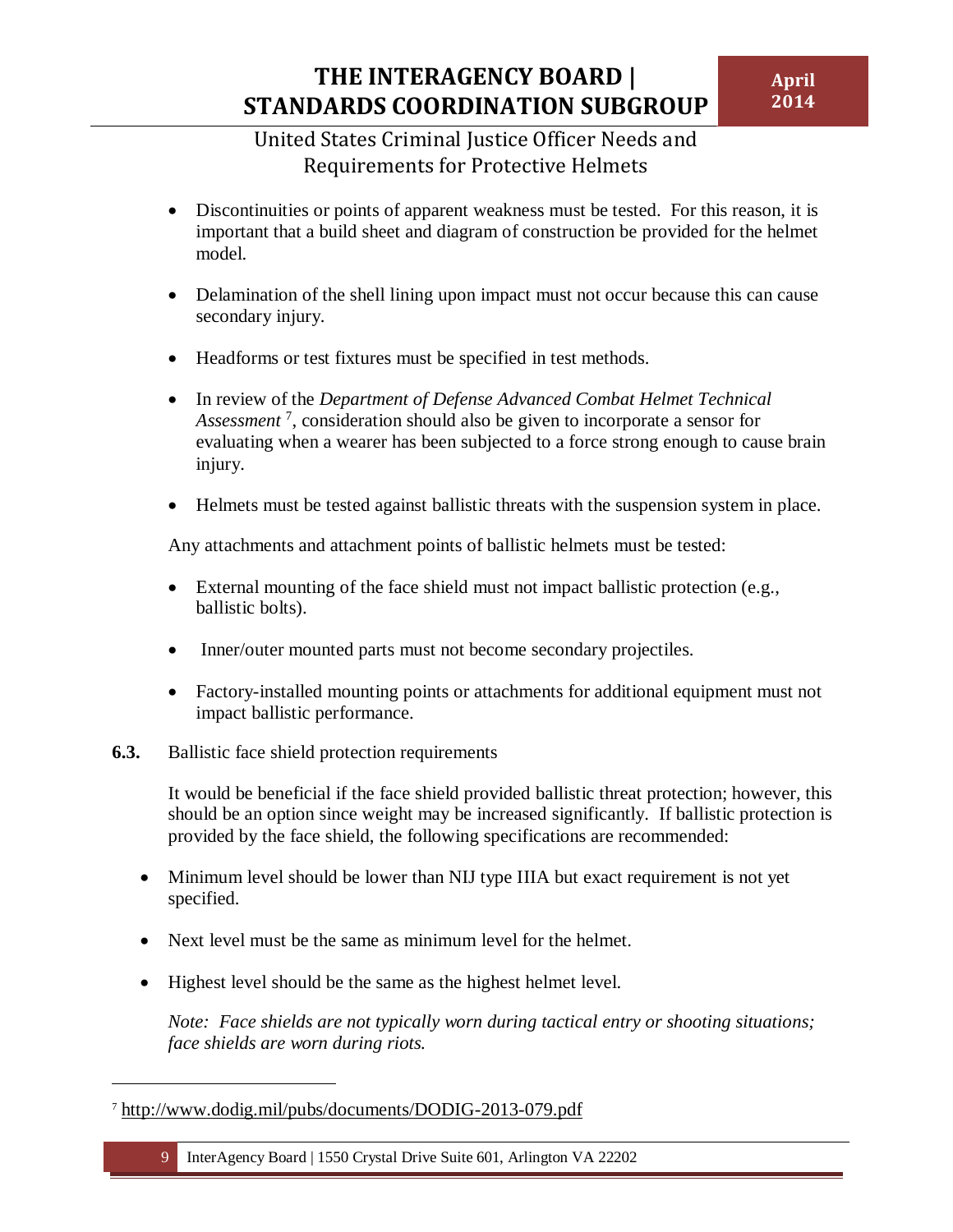<span id="page-12-0"></span>**6.4.** Riot helmet and face shield impact protection requirements

The anticipated threats during a riot or crowd control event may include frozen water bottles, broken curb pieces, broken wall chunks, broken sign poles, batteries (e.g., C, D, 9 Volt), rocks, bricks, metal spikes, and objects (like spark plugs) launched with a surgical tubing sling shot. The following must be considered:

- o Distance to threat: Officers try to keep distance between themselves and rioters, but the distance could be as close as one to three feet.
- o Low velocity impact.
- o Blunt trauma.

Face shields must be resistant to cracking, crazing, shattering, or other damage from anticipated threats (per ANSI specification Z87).

<span id="page-12-1"></span>**6.5.** Explosives protection requirement

If a helmet is claimed by the supplier to provide explosives protection, the protection against both fragmentation and pressure from explosive devices must be addressed. A helmet may protect against fragments but may not protect against blast overpressure. The concern is that pressure is captured inside helmet and intensified. Further research is needed into the effects of wearing a helmet, blast overpressures, and resulting traumatic brain injuries.

<span id="page-12-2"></span>**6.6.** Area of coverage

 $\overline{\phantom{a}}$ 

The minimum coverage area or specific areas covered by the helmet should be considered; however, this may be an agency decision and not part of the standard. *Note: If area of coverage is specified, it will be necessary to identify a way to assess it, such as by providing drawings showing areas to be covered.*

<span id="page-12-3"></span>**6.7.** Flame resistance requirements

Helmets and helmet elements must be flame resistant (not fire-proof) and must not melt or drip when exposed to flames<sup>8</sup>. The intent of this requirement is to allow the officer to self-evacuate without burn injury caused by the helmet if fire is encountered. Consideration should be given to the amount of time needed for self-evacuation.

<sup>8</sup> Refer to NIJ Standard-0117.00 for requirements and test methods that may be applicable.

<sup>10</sup> InterAgency Board | 1550 Crystal Drive Suite 601, Arlington VA 22202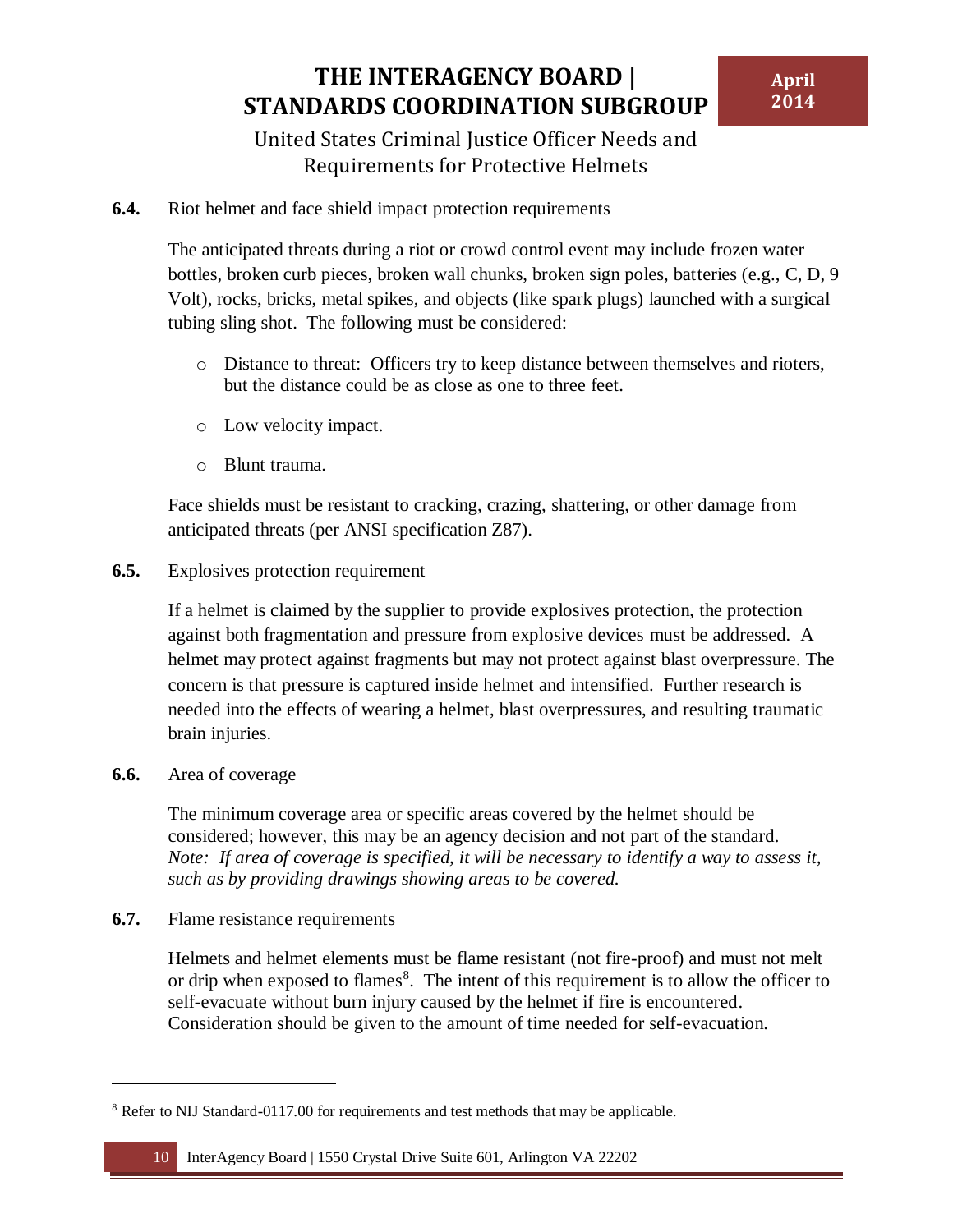#### <span id="page-13-0"></span>**7. Environmental Requirements**

The requirements in this section apply to any helmet worn by criminal justice officers, except crash/collision helmets.

- <span id="page-13-1"></span>**7.1.** Helmet and face shield conditioning
	- 1) The helmet and face shield must withstand heat and cold since helmets are typically carried in a vehicle trunk. The helmets must be subjected to hot and cold with testing performed in each condition. Humidity must be included in the conditions.
	- 2) The helmet and face shield must be exposed to salt water spray or salt water immersion prior to testing.
	- 3) The helmet and face shield must be exposed to temperature cycling prior to testing to simulate degradation over time.
	- 4) The helmet and face shield must be exposed to solar radiation prior to testing.
	- 5) The helmet and face shield must demonstrate resistance to dropping by the user, and this may be accomplished by conditioning prior to testing. It may be a good idea to perform 'drop' conditioning prior to salt water spray/immersion of item 2.
	- 6) Consideration should be given to adding compression, vibration, and low velocity impact requirements and tests.
- <span id="page-13-2"></span>**7.2.** Suspension system (Internal components)
	- The suspension system (including padding) must be replaceable or removable for easy cleaning.
	- Internal padding must not freeze or melt.
- <span id="page-13-3"></span>**7.3.** Chemical resistance

Helmet elements must be resistant to sweat, deodorizers, gun solvent, gun lubricant, and pepper spray, and these chemicals must not adversely affect the protection of the helmet. Ballistic helmets do not necessarily have to be ballistically tested after exposure.

<span id="page-13-4"></span>**7.4.** Disinfection and cleaning

The suspension system and retention system must be removable from the helmet for disinfection and cleaning.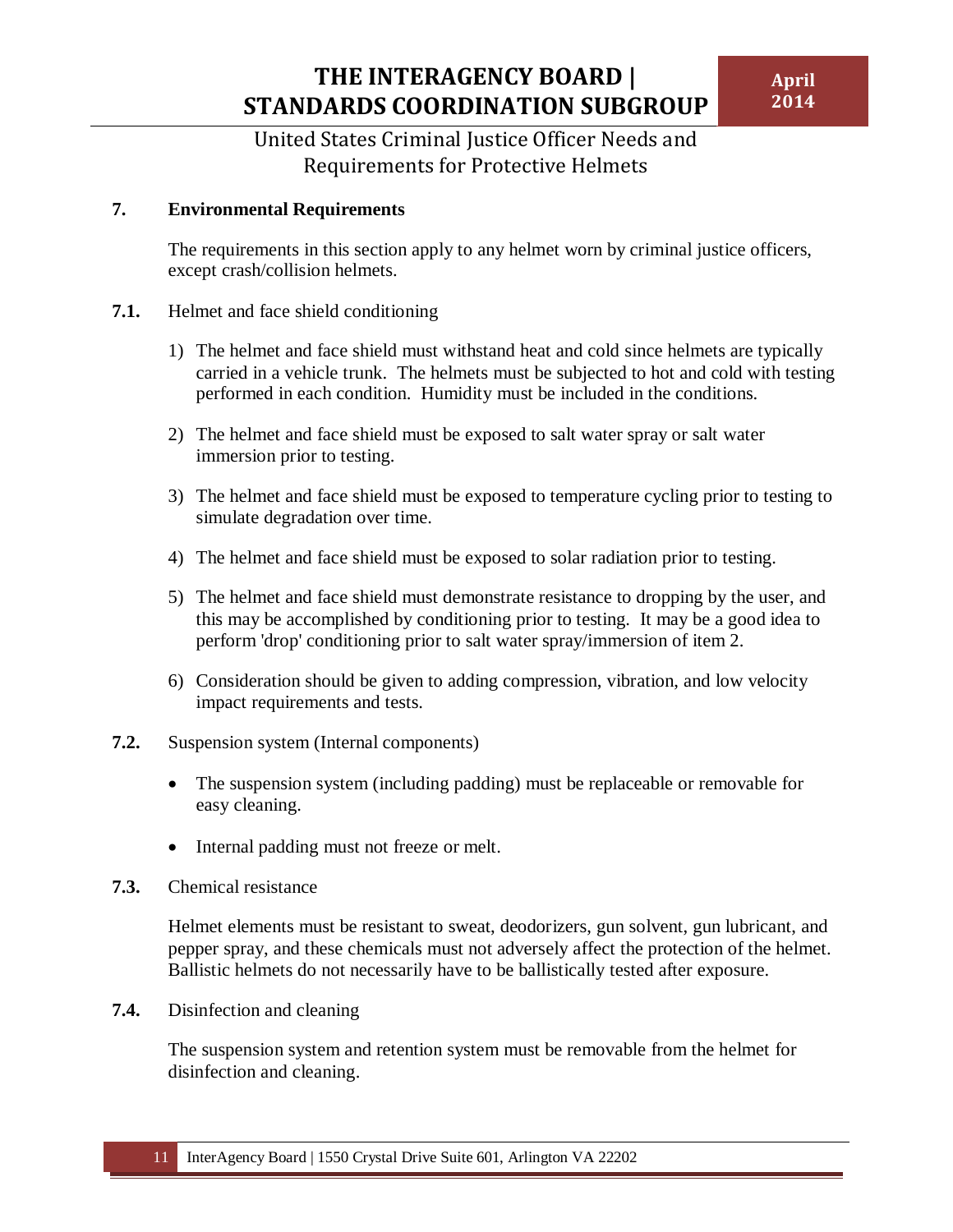### United States Criminal Justice Officer Needs and Requirements for Protective Helmets

#### <span id="page-14-0"></span>**7.5.** Label durability and permanence

Helmet and face shield labels must be durable and permanent to facilitate tracking over their lifecycles. Adhesive labels are not acceptable.

#### <span id="page-14-1"></span>**8. Testing and Assessment of Requirements**

The requirements in this section apply to any helmet worn by criminal justice officers, except crash/collision helmets. Any standard for protective helmets must include test methods to address all requirements; this does not mean that a helmet must meet all requirements.

#### <span id="page-14-2"></span>**9. Labeling & Documentation Requirements**

<span id="page-14-3"></span>**9.1.** Helmet system labeling

The helmet must have a permanently fixed label containing the following information:

- Name and legal address of the supplier.
- Address of manufacturing location (city, state/province, country).
- Date of manufacture (i.e., month and year).
- Model number.
- Level of protection.
- Serial number.
- Size.
- Mark of conformity indicating certification by an accredited certification body.
- Space for noting the identification of wearer (i.e., name, rank, and serial number).
- Warranty period.
- Date of issuance and expiration after first issuance to indicate life span.
- Bar code or other encoded information tag that will link the product to additional information.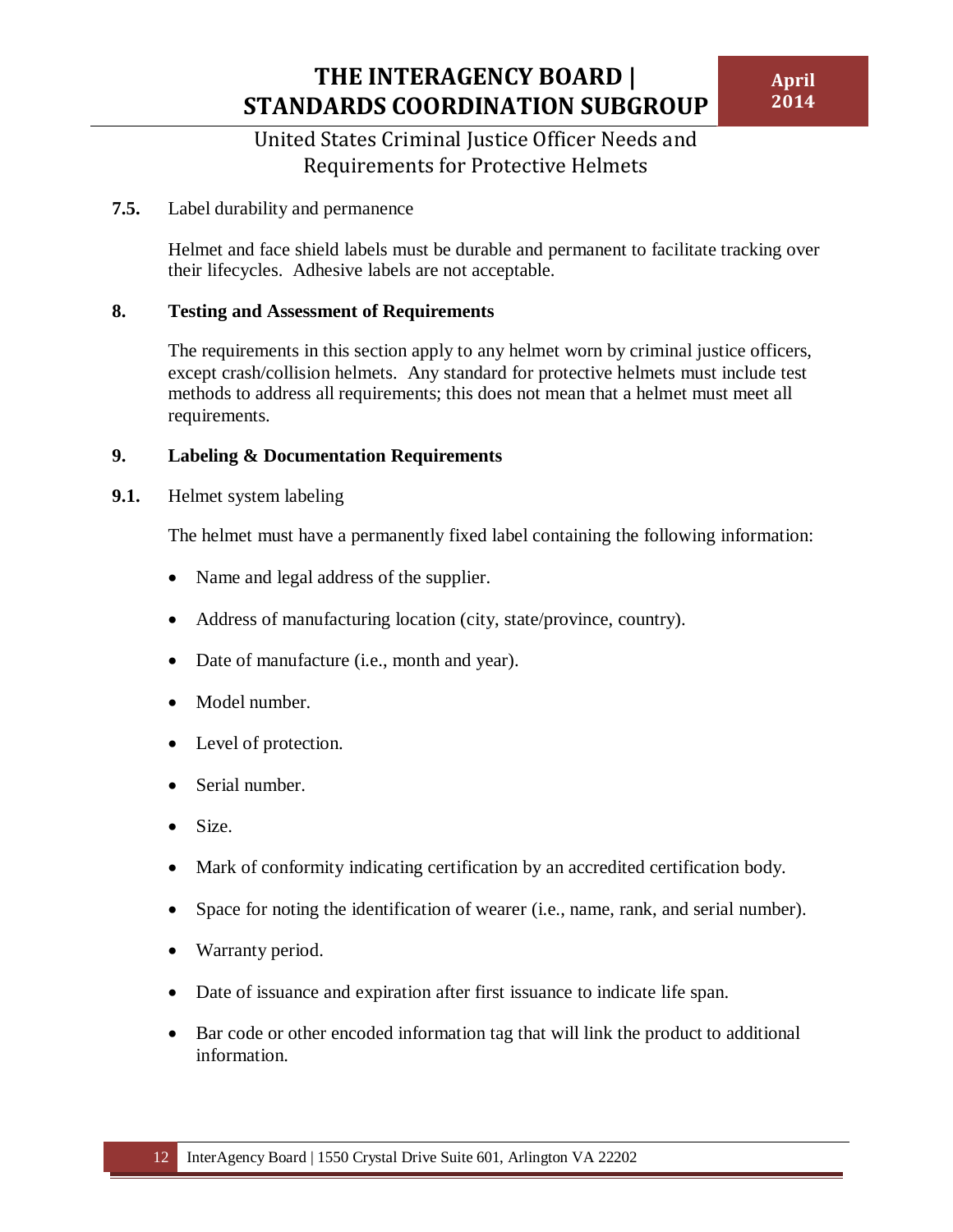<span id="page-15-0"></span>**9.2.** Face shield labeling

If the face shield is detachable from the helmet shell, the face shield must have a label permanently fixed in a location that will not interfere with the wearer's vision and containing at least the following:

- Identification of supplier (either via logo or name).
- Model number.
- Serial number.
- Bar code or other encoded information tag that will link the product to additional information.
- <span id="page-15-1"></span>**9.3.** Helmet system documentation

The supplier shall provide at least the following warnings, information, and instructions as part of the written user information:

- Types of threats that helmets are designed to protect against.
- List of components and required accessories provided with the helmet.
- Availability of replacement parts.
- Pre-use information as follows:
	- o Safety considerations.
	- o Recommendations and precautions regarding the application of public safety agency markings, labels, adhesives, paints, or other items after purchase.
	- o Instructions and precautions regarding installation of attachments or modifications to the helmet shell.
	- $\circ$  Warranty information, including time period and what the warranty covers (e.g., performance, workmanship and materials).
- Importance of proper fit and size because these affect the protection of the helmet.
- Sizing and adjustment procedures.
- Instructions for proper use as intended by the supplier.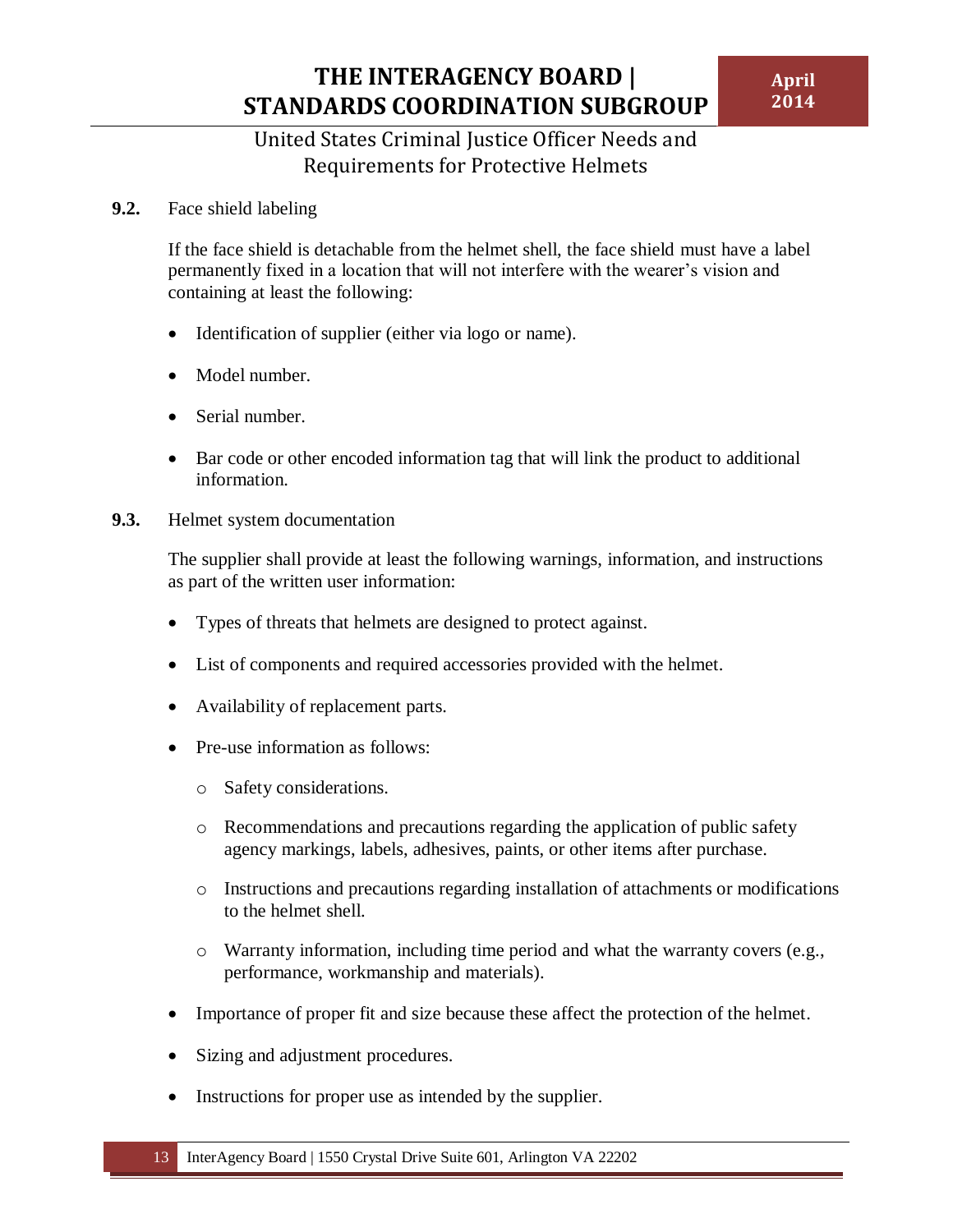- Training recommendations for helmets in situations that may be encountered.
- Care and maintenance, as follows:
	- o Cleaning instructions and precautions.
	- o Recommended decontamination process.
	- o Recommended storage conditions and life expectancy under those conditions. (It may be necessary to consider life expectancy of the helmet and its elements individually).
	- o Inspection details.
	- o Repair methods, where applicable.
	- o Recommendations about replacement of the helmet and/or helmet elements.
	- o Retirement and disposal criteria and considerations.

#### <span id="page-16-0"></span>**10. User Guidance: Considerations and Limitations**

It is recommended that a guidance document directed toward the end users be developed explaining details that are not addressed within standards. For example, interoperability and compatibility of helmets with other mission-specific equipment should be considered by agencies when procuring helmets. Such mission-specific equipment includes the following:

- Respiratory protection.
- Shoulder-mounted weapon.
- Goggles and other eyewear.
- Ballistic vest. The helmet must allow the user to get in a prone position.
- Communications gear.